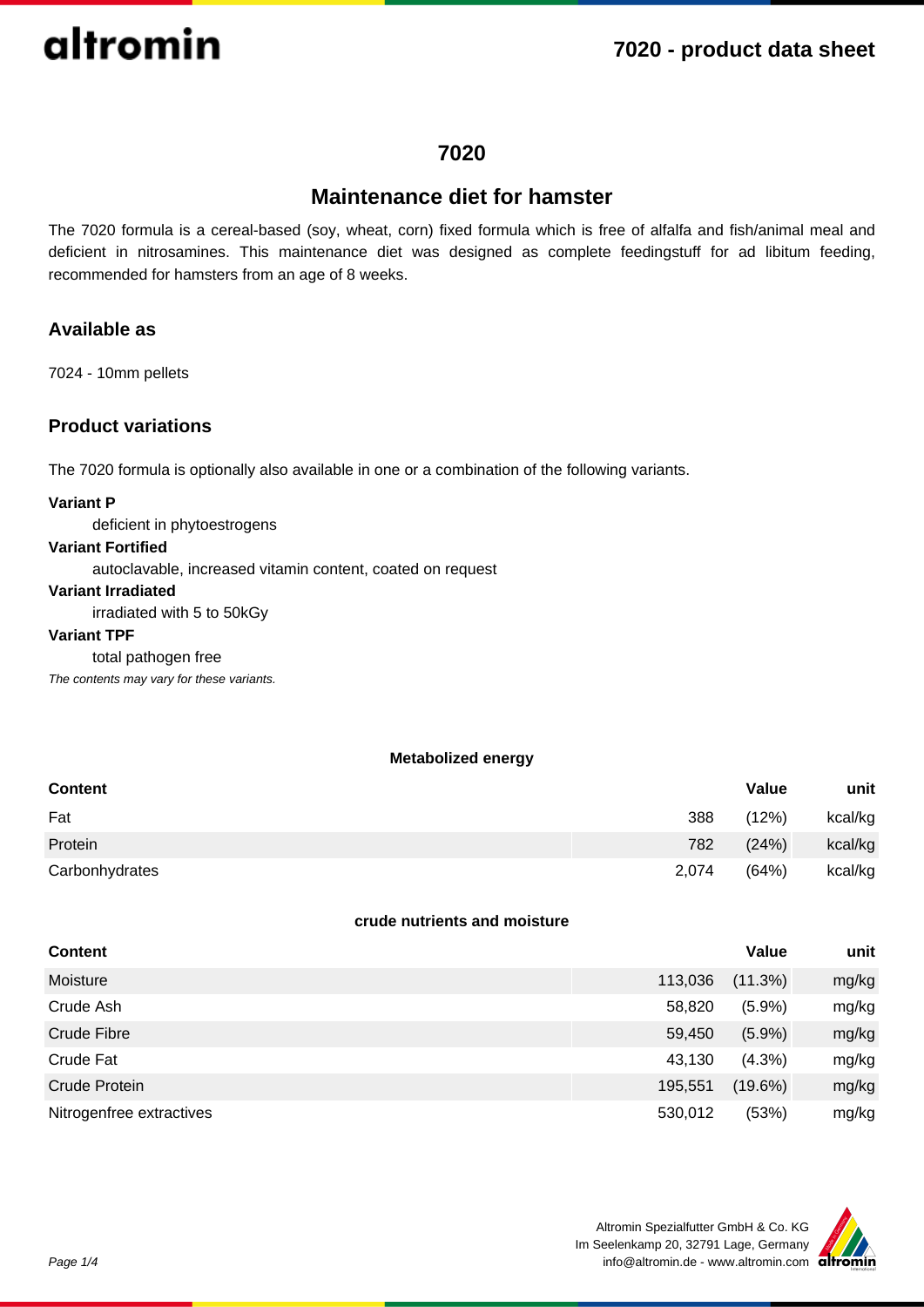## **7020 - product data sheet**

### **Carbonhydrates**

| <b>Content</b>  | Value   | unit  |
|-----------------|---------|-------|
| Monosaccharides | 0       | mg/kg |
| Disaccharides   | 48.677  | mg/kg |
| Polysaccharides | 385,187 | mg/kg |

#### **Minerals**

| <b>Content</b> | Value | unit  |
|----------------|-------|-------|
| Calcium        | 7,081 | mg/kg |
| Potassium      | 8,983 | mg/kg |
| Magnesium      | 2,731 | mg/kg |
| Sodium         | 2,179 | mg/kg |
| Phosphorus     | 5,040 | mg/kg |

### **Trace elements**

| <b>Content</b> | Value    | unit  |
|----------------|----------|-------|
| Aluminium      | 127.03   | mg/kg |
| Chlorine       | 3,481.85 | mg/kg |
| Iron           | 193.52   | mg/kg |
| Flourine       | 3.15     | mg/kg |
| Iodine         | 1.66     | mg/kg |
| Cobalt         | 0.34     | mg/kg |
| Copper         | 12.94    | mg/kg |
| Manganese      | 95.03    | mg/kg |
| Molybdenum     | 1.14     | mg/kg |
| Sulfur         | 1,126.00 | mg/kg |
| Selenium       | 0.45     | mg/kg |
| Zinc           | 95.33    | mg/kg |

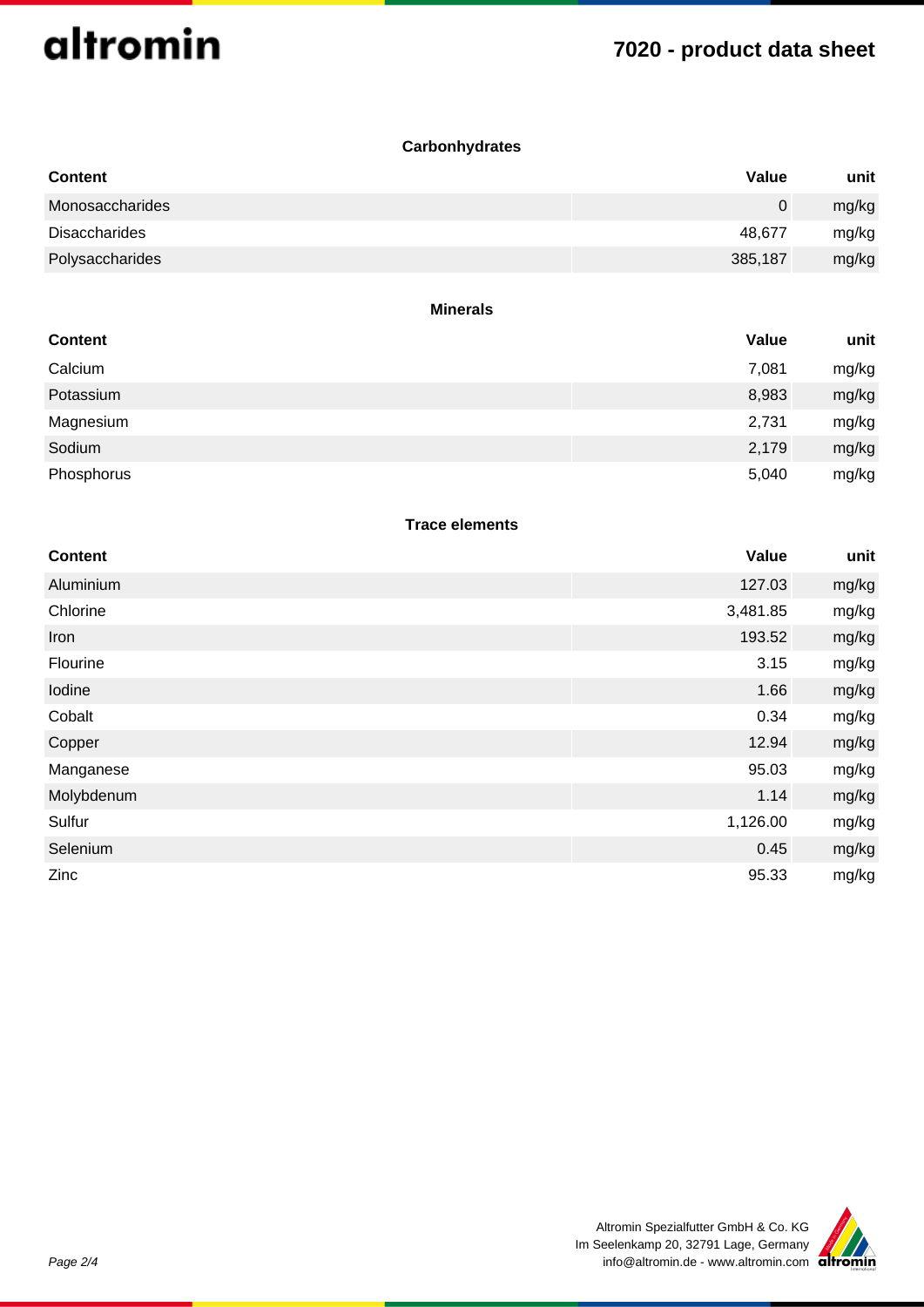## **7020 - product data sheet**

### **Added vitamins**

| <b>Content</b>   | Value          | unit  |
|------------------|----------------|-------|
| Vitamin A        | 15,000         | IU/kg |
| Vitamin D3       | 600            | IU/kg |
| Vitamin E        | 76             | mg/kg |
| Vitamin K3       | 3              | mg/kg |
| Vitamin B1       | 18             | mg/kg |
| Vitamin B2       | 12             | mg/kg |
| Vitamin B6       | 9              | mg/kg |
| Vitamin B12      | 24             | µg/kg |
| Nicotinic acid   | 36             | mg/kg |
| Pantothenic acid | 21             | mg/kg |
| Folic acid       | $\overline{2}$ | mg/kg |
| <b>Biotin</b>    | 160            | µg/kg |
| Choline chloride | 600            | mg/kg |
| Vitamin C        | 36             | mg/kg |

### **Amino acids**

| <b>Content</b> | <b>Value</b> | unit  |
|----------------|--------------|-------|
| Alanine        | 8,445        | mg/kg |
| Arginine       | 11,512       | mg/kg |
| Aspartic acid  | 15,843       | mg/kg |
| Cystine        | 3,210        | mg/kg |
| Glutaminc acid | 39,379       | mg/kg |
| Glycine        | 8,199        | mg/kg |
| Histidine      | 4,454        | mg/kg |
| Isoleucine     | 7,613        | mg/kg |
| Leucine        | 13,508       | mg/kg |
| Lysine         | 8,387        | mg/kg |
| Methionine     | 2,755        | mg/kg |
| Phenylalanine  | 8,430        | mg/kg |
| Proline        | 12,693       | mg/kg |
| Serine         | 9,184        | mg/kg |
| Threonine      | 6,566        | mg/kg |
| Tryptophan     | 2,407        | mg/kg |
| Tyrosine       | 5,991        | mg/kg |
| Valine         | 8,840        | mg/kg |